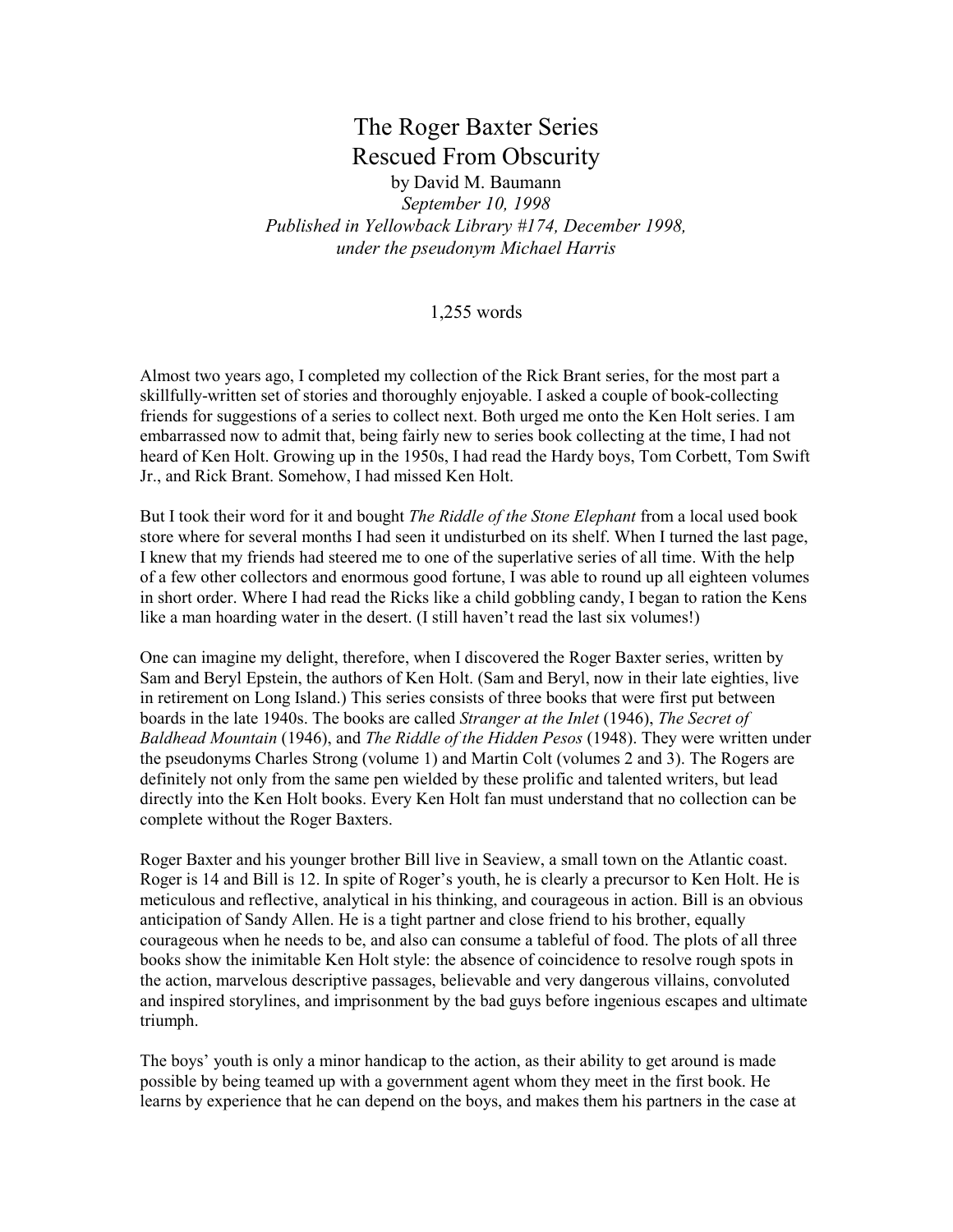hand while providing the requisite adult oversight for the mysteries. He becomes a vital character in the subsequent books as well.

The adventure in the first book takes place right in Seaview, located on an inlet of the Atlantic Ocean, where some sort of smuggling operation is known to be going on. An undercover operation is set up by a government agency to catch the smugglers in the act. Naturally, Roger and Bill become indispensable to the success of the venture—but not without a lot of danger and excitement.

The following quote from *Stranger in the Inlet*, taken from a scene when the two boys are on watch from a cliff in the middle of the night, is typical of the quality to be found throughout the books:

 Roger was about to assure himself that he had been imagining things—that he was as bad as Bill—when he stopped still again. He felt certain there had been a movement over near the trunk of a solitary tree that grew by itself, out on the rocks.

 With a warning squeeze of Bill's arm, he shifted his course slightly toward the left, and moved slowly forward again, keeping in the shelter of the wood's edge.

 Bill motioned, to indicate that they were to have gone straight ahead, but Roger only nodded impatiently and pulled him along. And then once again he stopped, this time frozen in his tracks. He had seen something, over by that tree, that could have only one explanation. It had been a tiny fiery arc, curving down toward the waves below. It could have been made only by a cigarette, tossed from the rocks into the sea.

 "Did you see what I saw?" Bill's tense whisper breathed against his ear.

 Roger nodded. And now there was a definite movement over there by the single tree, and the figure of a man stood apart from it, to be silhouetted against the faintly star-lit sky. The figure reached up long arms in a lazy stretch, and then melted back into the tree again. But they had seen it clearly. They had both seen it.

The second book, like Stone Elephant, is set in Colorado, where the boys' father, an engineer, is responsible for overseeing a crew digging a tunnel through Baldhead Mountain. Sabotage by person or persons unknown is a regular occurrence, however. Roger and Bill, visiting their father for the summer, become involved in discovering who is behind the destruction and why. In one of the most tense moments in any series book, the boys are trapped in a mine behind a hundred feet of dirt and rock, deliberately caved in by their enemies. Hoping to follow an underground stream outside, they discover that it leads only to a small, motionless pool:

 They found themselves in a sort of room hollowed out of the heart of the mountain. The roof and walls were all one, like a bowl turned upside down—a bowl roughly twenty feet across, and nearly five feet high. The stream, that entered it where the boys had come in, spread out over the whole floor like a smooth cool carpet. … Then Bill said in a small strange voice, "But how do we get out of here?"

The third story takes place, like two of the Ken Holts, in Mexico. The boys decide to close off their summer stay in Colorado with a leisurely drive to Mexico City with their government agent friend. Alas, leisure will not be possible, for they discover that someone has secreted an enormous amount of pesos in their car, and that they are being chased through the Mexican